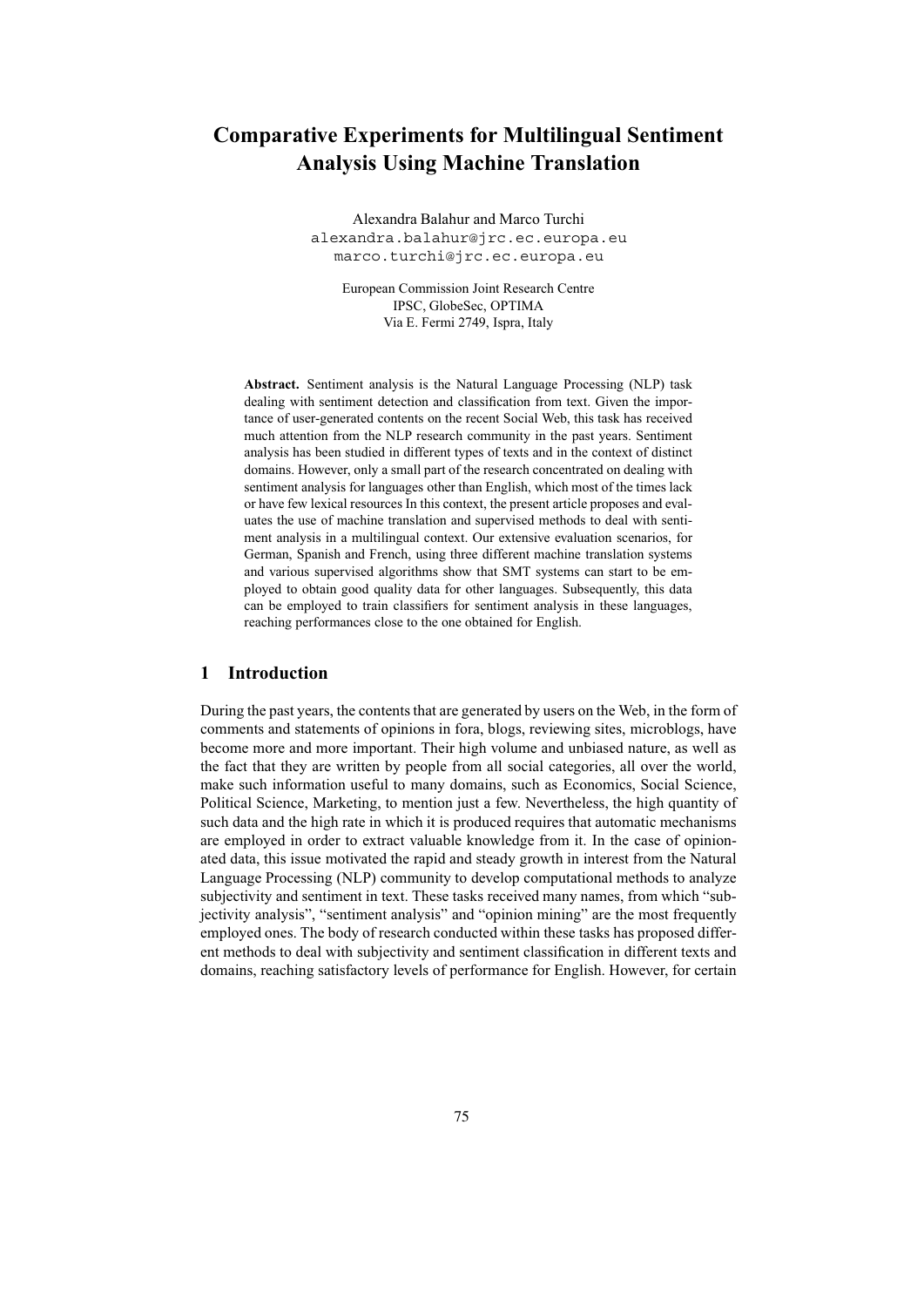applications, such as news monitoring, the information in languages other than English is also highly relevant and cannot be disregarded, as it represents a high percentage of relevant data. In this type of systems, additionally, sentiment analysis tools must be reliable and perform at similar levels as the ones implemented for English.

In order to overcome the above-mentioned issue, the work presented herein aims to propose and evaluate different methods for multilingual sentiment analysis using machine translation and supervised methods. In particular, we will study this issue in three languages - French, German and Spanish - using three different Machine Translation systems - Google Translate, Bing Translator<sup>1</sup> and Moses [11] and different machine learning models. To have a more precise measure of the impact of quality translation on this task, we create Gold Standard sets for each of the three languages.

Our experiments show that machine translation systems are reaching a reasonable level of maturity so as to be employed for multilingual sentiment analysis and that for some languages (for which the translation quality is high enough) the performance that can be attained is similar to that of systems implemented for English, in terms of weighted F-measure.

### **2 Related Work**

Most of the research in subjectivity and sentiment analysis was done for English. However, there were some authors who developed methods for the mapping of subjectivity lexicons to other languages. To this aim, [9] use a machine translation system and subsequently use a subjectivity analysis system that was developed for English to create subjectivity analysis resources in other languages. [12] propose a method to learn multilingual subjective language via cross-language projections. They use the Opinion Finder lexicon [22] and use two bilingual English-Romanian dictionaries to translate the words in the lexicon. Another approach was proposed by Banea et al. [3]. To this aim, the authors perform three different experiments - translating the annotations of the MPQA corpus, using the automatically translated entries in the Opinion Finder lexicon and the third, validating the data by reversing the direction of translation. In a further approach, Banea et al. [2] apply bootstrapping to build a subjectivity lexicon for Romanian, starting with a set of 60 words which they translate and subsequently filter using a measure of similarity to the original words, based on Latent Semantic Analysis (LSA) [8] scores. Yet another approach to mapping subjectivity lexica to other languages is proposed by Wan (2009), who uses co-training to classify un-annotated Chinese reviews using a corpus of annotated English reviews. [10] create a number of systems consisting of different subsystems, each classifying the subjectivity of texts in a different language. They translate a corpus annotated for subjectivity analysis (MPQA), the subjectivity clues (Opinion Finder) lexicon and re-train a Naive Bayes classifier that is implemented in the Opinion Finder system using the newly generated resources for all the languages considered. [4] translate the MPQA corpus into five other languages (some with a similar ethimology, others with a very different structure). Subsequently, they expand the feature space used in a Naive Bayes classifier using the same data translated to 2 or 3 other languages. Finally, [18, 19] create sentiment dictionaries in other

<sup>1</sup> http://translate.google.it/ and http://www.microsofttranslator.com/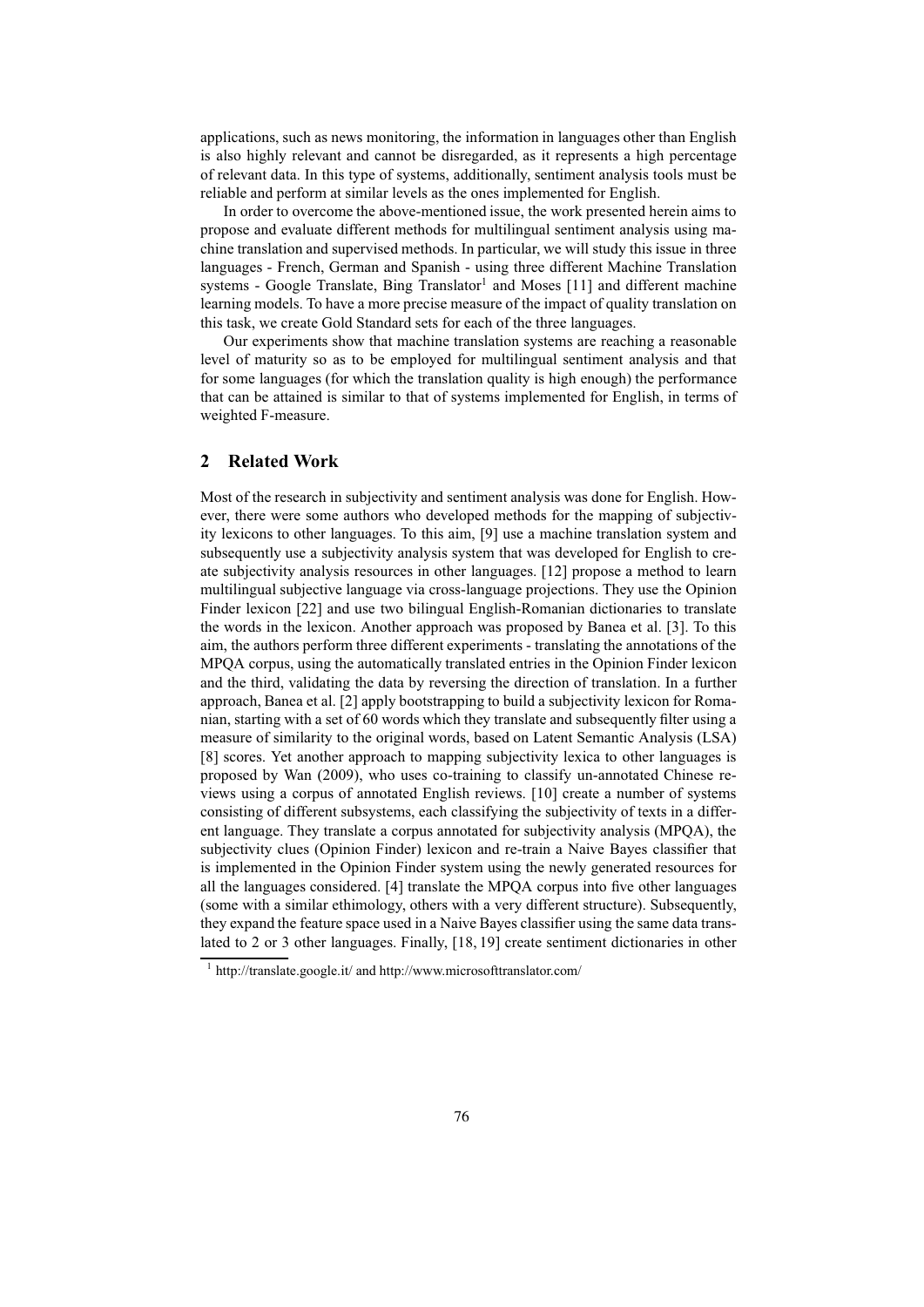languages using a method called "triangulation". They translate the data, in parallel, from English and Spanish to other languages and obtain dictionaries from the intersection of these two translations.

Attempts to use machine translation in different natural language processing tasks have not been widely used due to poor quality of translated texts, but recent advances in Machine Translation have motivated such attempts. In Information Retrieval, [17] proposed a comparison between Web searches using monolingual and translated queries. On average, the results show a drop in performance when translated queries are used, but it is quite limited, around 15%. For some language pairs, the average result obtained is around 10% lower than that of a monolingual search while for other pairs, the retrieval performance is clearly lower. In cross-language document summarization, [21, 5] combined the MT quality score with the informativeness score of each sentence in a set of documents to automatically produce summary in a target language using a source language texts. In [21], each sentence of the source document is ranked according both the scores, the summary is extracted and then the selected sentences translated to the target language. Differently, in [5], sentences are first translated, then ranked and selected. Both approaches enhance the readability of the generated summaries without degrading their content.

## **3 Motivation and Contribution**

The work presented herein is mainly motivated by the need to develop sentiment analysis tools for a high number of languages, while minimizing the effort to create linguistic resources for each of these languages in part. Unlike approaches we presented in Related Work section, we employ fully-formed machine translation systems. In this context, another novelty in our approach is that we also study the influence of the difference in translation performance has on the sentiment classification performance.

Additionally, whereas the distinct characteristics of translated data (when compared to the original data) may imply that other features could be more appropriate. Moreover, such approaches have usually employed only simple machine learning algorithms. No attempt has been made to study the use of meta-classifiers to enhance the performance of the classification through the removal of noise in the data.

More specifically, we employ three MT systems - Bing Translator, Google Translate and Moses to translate data from English to three languages - French, German and Spanish. We create a Gold Standard for all the languages, used, on the one hand, to measure the translation quality and to test the performance of sentiment classification on translated (noisy) versus correct data. These correct translations allow us to have a more precise measure of the impact of translation quality on the sentiment classification task. Another contribution this article brings is the study of different types of features that can be employed to build machine learning models for the sentiment task. Further on, apart from studying different features that can be used to represent the training data, we also study the use of meta-classifiers to minimize the effect of noise in the data.

Our comparative results show, on the one hand, that machine translation can be reliably used for multilingual sentiment analysis and, on the other hand, which are the main characteristics of the data for such approaches to be successfully employed.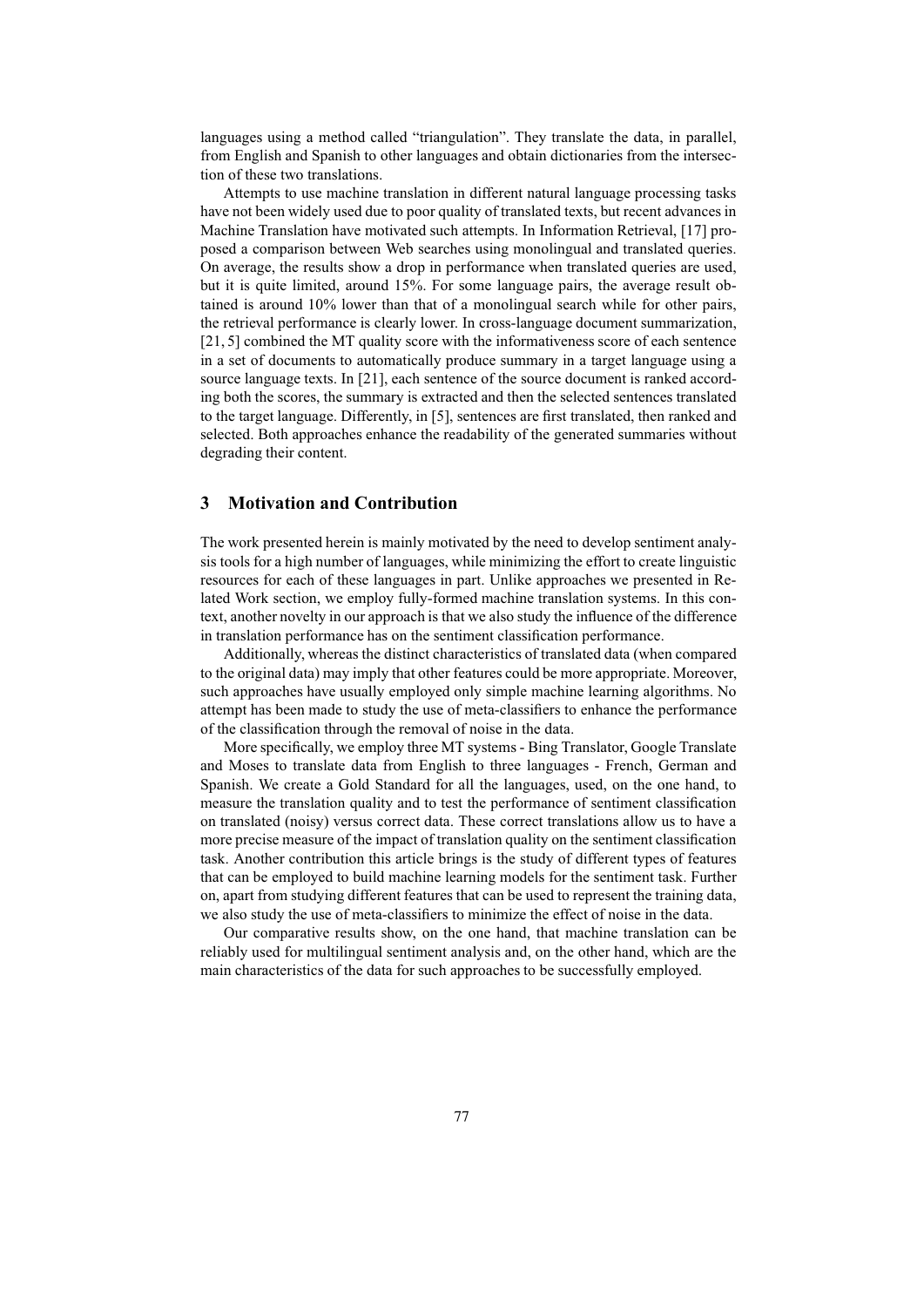#### **4 Dataset Presentation and Analysis**

For our experiments, we employed the data provided for English in the NTCIR 8 Multilingual Opinion Analysis Task (MOAT)<sup>2</sup>. In this task, the organizers provided the participants with a set of 20 topics (questions) and a set of documents in which sentences relevant to these questions could be found, taken from the New York Times Text (2002-2005) corpus. The documents were given in two different forms, which had to be used correspondingly, depending on the task to which they participated. The first variant contained the documents split into sentences (6165 in total) and had to be used for the task of opinionatedness, relevance and answerness. In the second form, the sentences were also split into opinion units (6223 in total) for the opinion polarity and the opinion holder and target tasks. For each of the sentences, the participants had to provide judgements on the opinionatedness (whether they contained opinions), relevance (whether they are relevant to the topic). For the task of polarity classification, the participants had to employ the dataset containing the sentences that were also split into opinion units (i.e. one sentences could contain two/more opinions, on two/more different targets or from two/more different opinion holders).

For our experiments, we employed the latter representation. From this set, we randomly chose 600 opinion units, to serve as test set. The rest of opinion units will be employed as training set. Subsequently, we employed the Google Translate, Bing Translator and Moses systems to translate, on the one hand, the training set and on the other hand the test set, to French, German and Spanish. Additionally, we employed the Yahoo system (whose performance was the lowest in our initial experiments) to translate only the test set into these three languages. Further on, this translation has been corrected manually by a person, for all the languages. This corrected data serves as Gold Standard<sup>3</sup>. Most of these sentences, however, contained no opinion (were neutral). Due to the fact that the neutral examples are majoritary and can produce a large bias when classifying the polarity of the sentences, we eliminated these examples and employed only the positive and negative sentences in both the training, as well as the test sets. After this elimination, the training set contains 943 examples (333 positive and 610 negative) and the test set and Gold Standard contain 357 examples (107 positive and 250 negative). Although the upper bound for each of the systems would be possible to estimate using Gold Standard for each of the training sets, as well, at this point we considered the scenario that is closer to real situations, in which the issue is related to the inexistence of training data for a specific language.

## **5 Using Machine Translation for Multilingual Sentiment Analysis**

The issue of extracting and classifying sentiment in text has been approached using different methods, depending on the type of text, the domain and the language considered. Broadly speaking, the methods employed can be classified into unsupervised

<sup>&</sup>lt;sup>2</sup> http://research.nii.ac.jp/ntcir/ntcir-ws8/permission/ntcir8xinhua-nyt-moat.html

<sup>&</sup>lt;sup>3</sup> We translated the whole sentences, not opinion units separately, so sentences containing multiple opinion units were translated twice. After duplicate elimination, we remained with 400 sentences in the test and Gold Standard sets and 5700 sentences in the training set.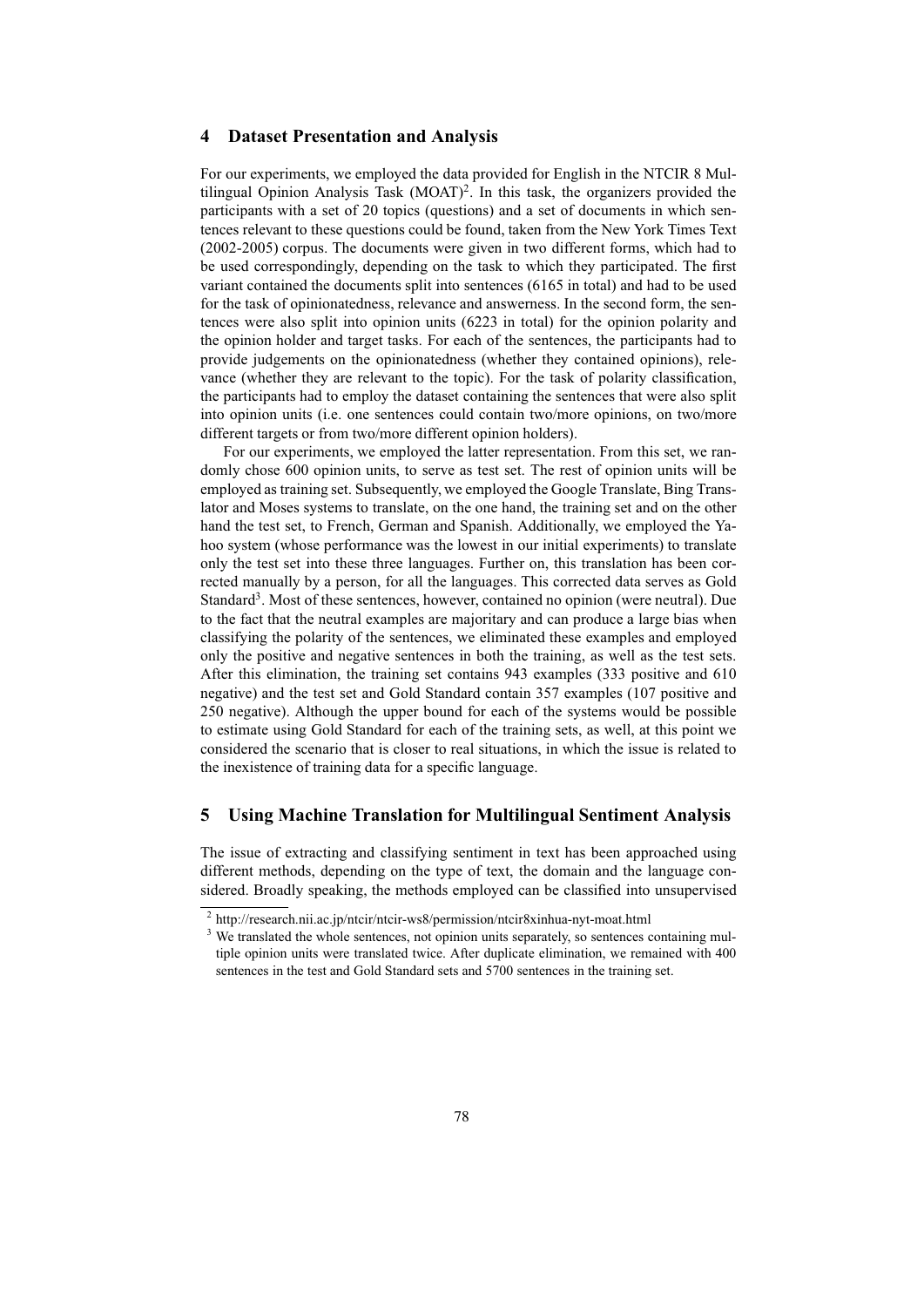(knowledge-based), supervised and semi-supervised methods. The first usually employ lexica or dictionaries of words with associated polarities (and values - e.g. 1, -1) and a set of rules to compute the final result. The second category of approaches employ statistical methods to learn classification models from training data, based on which the test data is then classified. Finally, semi-supervised methods employ knowledge-based approaches to classify an initial set of examples, after which they use different machine learning methods to bootstrap new training examples, which they subsequently use with supervised methods.

The main issue with the first approach is that obtaining large-enough lexica to deal with the variability of language is very expensive (if it is done manually) and generally not reliable (if it is done automatically). Additionally, the main problem of such approaches is that words outside contexts are highly ambiguous. Semi-supervised approaches, on the other hand, highly depend on the performance of the initial set of examples that is classified. If we are to employ machine translation, the errors in translating this small initial set would have a high negative impact on the subsequently learned examples. The challenge of using statistical methods is that they require training data (e.g. annotated corpora) and that this data must be reliable (i.e. not contain mistakes or "noise"). The lower the performance in classifying, the more sparse will be the feature vectors employed in the machine learning models. However, the larger this dataset is, the less influence the translation errors have.

Since we want to study whether machine translation can be employed to perform sentiment analysis for different languages, we employed statistical methods in our experiments. More specifically, we used Support Vector Machines Sequential Minimal Optimization (SVM SMO), with different types of features (n-grams, presence of sentiment words), since the literature in the field has confirmed it as the best-performing machine learning algorithm for this task [16].

For the purpose of our experiments, three different SMT systems were used to translate the human annotated sentences: two existing online services such as *Google Trans*late and Bing Translator<sup>4</sup> and an instance of the open source phrase-based statistical machine translation toolkit Moses [11], trained on freely available corpora.This results in 2.7 million sentence pairs for English-French, 3.8 for German and 4.1 for Spanish. All the modes are optimized running the MERT algorithm [13] on the development part of the training data. The translated sentences are recased and detokonized (for more details on the system, please see [20].

### **6 Experiments**

In order to test the performance of sentiment classification when using translated data, we employed supervised learning using Support Vector Machines Sequential Minimal Optimization [14] - SVM SMO - with different features:

**–** In the first approach, we represented, for each of the languages and translation systems, the sentences as vectors, whose features marked the presence/absence

<sup>4</sup> http://translate.google.com/ and http://www.microsofttranslator.com/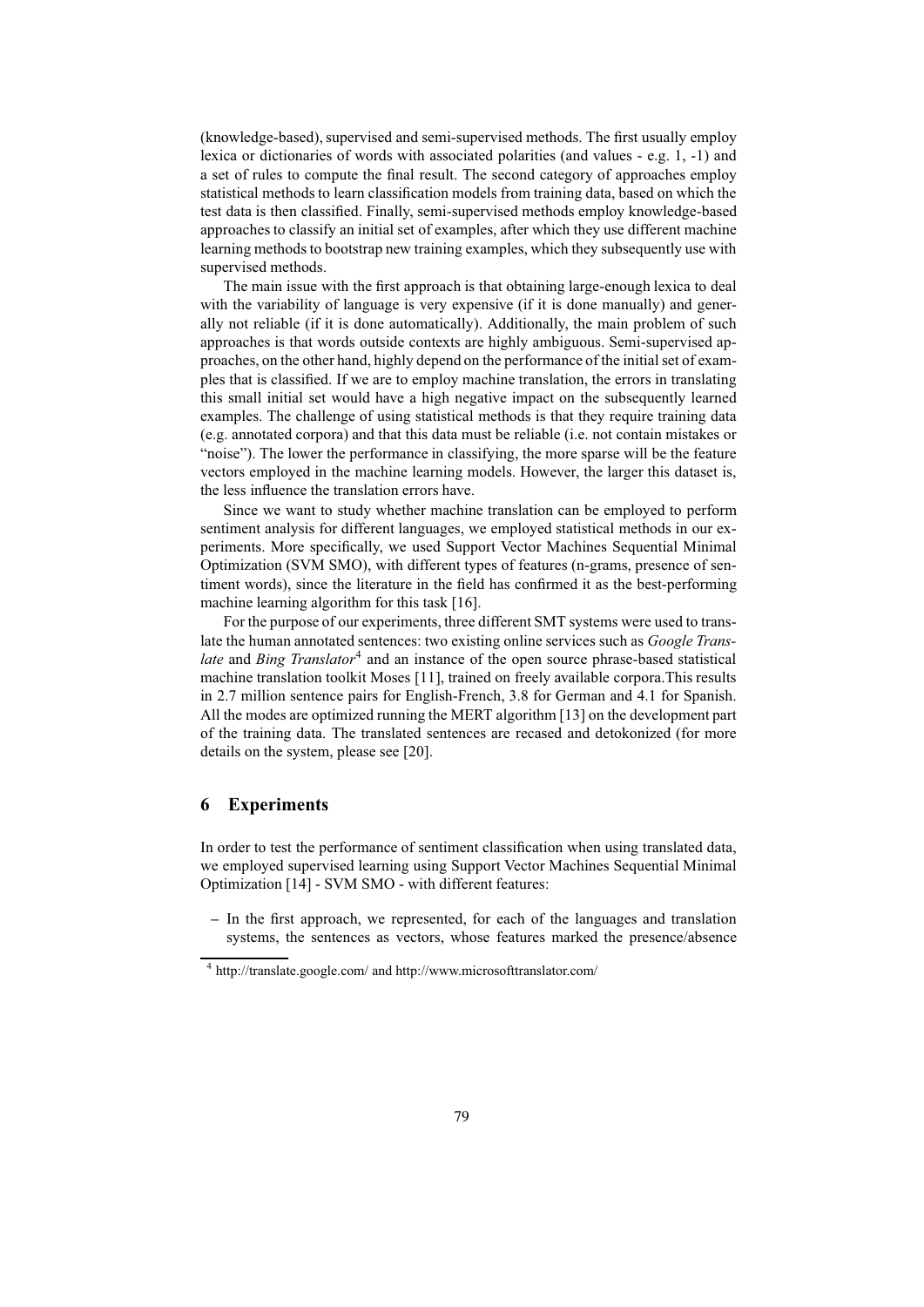(boolean) of the unigrams contained in the corresponding training set (e.g. we obtained the unigrams in all the sentences in the training set obtained by translating the English training data to Spanish using Google and subsequently represented each sentence in this training set, as well as the test set obtained by translating the test data in English to Spanish using Google marking the presence of the unigram features).

- **–** In the second approach, we represented the training and test sets as in the previous representation, with the difference that the features were computed not as the presence of the unigrams, but the tf-idf score of that unigram.
- **–** In the third approach, we represented, for each of the languages and translation systems, the sentences as vectors, whose features marked the presence/absence of the unigrams and bigrams contained in the corresponding training set.

In our experiments, we also studied the possibility to employ sentiment-bearing words in the sentences to be classified as features for the machine learning algorithm. In order to do this, we employed the SentiWordNet, General Inquirer and WordNet Affect dictionaries for English and the multilingual dictionaries created by (Steinberger et al., 2012). The main problem of this approach was, however, that very few features were found, for a small number of the sentences to be classified, on the one hand because affect is not expressed in these sentences using lexical clues and, on the other hand, because the dictionaries we had at our disposal for languages other than English were not very large (around 1500 words). For this reason, we will not report these results.

Table 1 presents the number of unigram and bigram features employed in each of the cases.

| Language | SMT system        | Nr. of unigrams Nr. of bigrams |       |  |
|----------|-------------------|--------------------------------|-------|--|
|          |                   | 5498                           | 15981 |  |
| English  | <b>Bing</b>       | 7441                           | 17870 |  |
| French   | Google            | 7540                           | 18448 |  |
|          | <b>Moses</b>      | 6938                           | 18814 |  |
|          | Bing+Google+Moses | 9082                           | 40977 |  |
|          | Bing              | 7817                           | 16216 |  |
| German   | Google            | 7900                           | 16078 |  |
|          | <b>Moses</b>      | 7429                           | 16078 |  |
|          | Bing+Google+Moses | 9371                           | 36556 |  |
| Spanish  | Bing              | 7388                           | 17579 |  |
|          | Google            | 7803                           | 18895 |  |
|          | Moses             | 7528                           | 18354 |  |
|          | Bing+Google+Moses | 8993                           | 39034 |  |

**Table 1.** Features employed for representing the sentences in the training and test sets.

Subsequently, we performed two sets of experiments: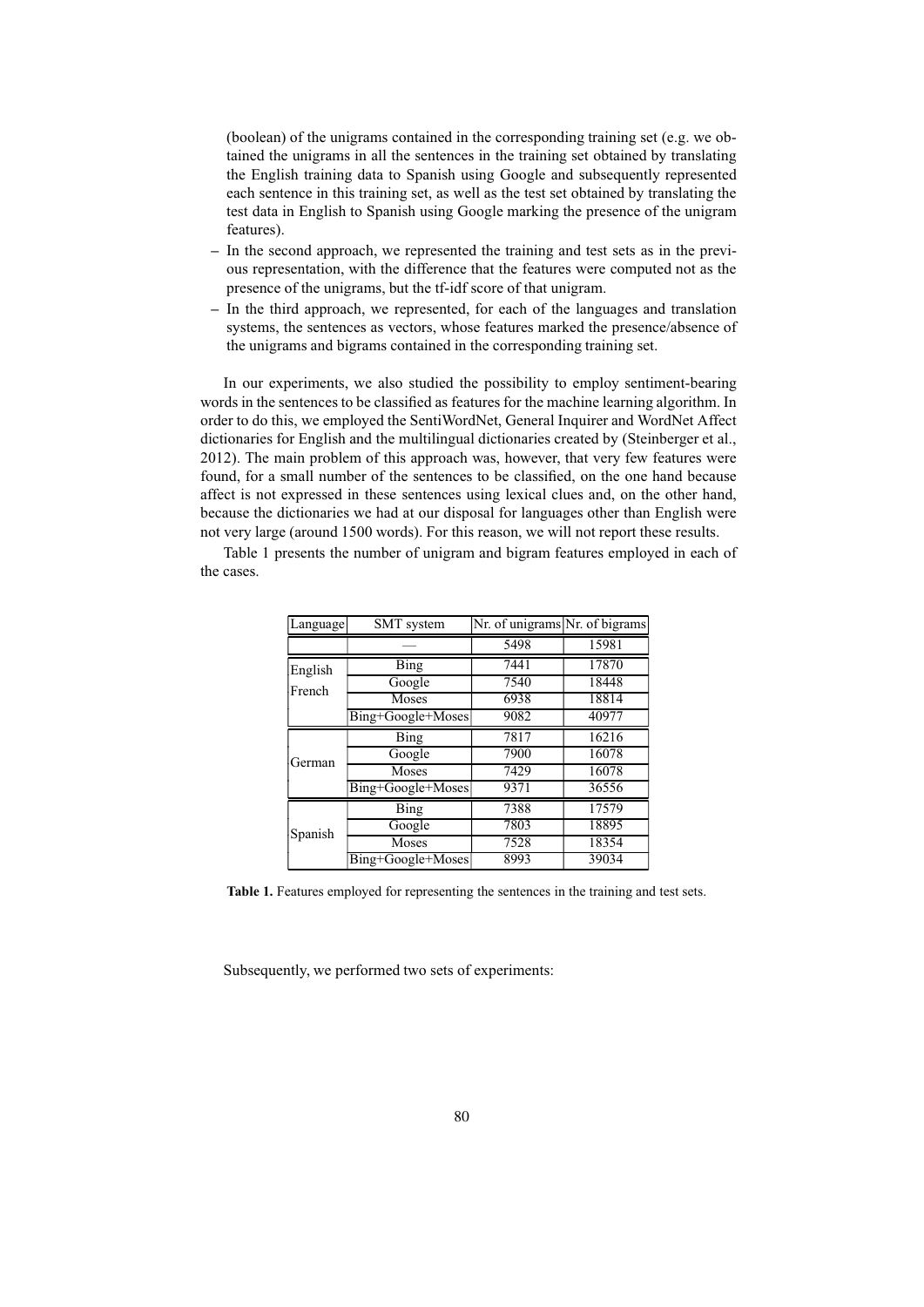- **–** In the first set of experiments, we trained an SVM SMO classifier on the training data obtained for each language, with each of the three machine translations, separately (i.e. we generated a model for each of the languages considered, for each of the machine translation systems employed), using the three types of aforementioned features. Subsequently, we tested the models thus obtained on the corresponding test set (e.g. training on the Spanish training set obtained using Google Translate and testing on the Spanish test set obtained using Google Translate) and on the Gold Standard for the corresponding language (e.g. training on the Spanish training set obtained using Google Translate and testing on the Spanish Gold Standard). Additionally, in order to study the manner in which the noise in the training data can be removed, we employed one meta-classifier - Bagging [6] (with varying sizes of the bag and SMO as classifier). In related experiments, we also employed other meta-classifiers, such as AdaBoost[1]), but the best results were obtained using Bagging.
- **–** In the second set of experiments, we combined the translated data from all three machine translation systems for the same language and created separate models based on the three types of features we extracted from this data (e.g. we created a Spanish training model using the unigrams and bigrams present in the training sets generated by the translation of the training set to Spanish by Google Translate, Bing Translator and Moses). We subsequently tested the performance of the sentiment classification using the Gold Standard for the corresponding language, represented using the corresponding set of features of this model.

The results of the experiments (in terms of weighted F-score, per language) are presented in Tables 2, 3, 4 and 5, and for the second set of experiments are presented in Table 6.

| Feature Representation Test Set SMO Bagging |     |               |
|---------------------------------------------|-----|---------------|
| Unigram                                     | GS. | 0.683 0.687   |
| Unigram tf-idf                              | GS. | $0.651$ 0.681 |
| Unigram+Bigram                              | GS. | $0.685$ 0.686 |

**Table 2.** Results obtained for English using the different representations.

## **7 Results and Discussion**

Generally speaking, from our experiments using SVM, we could see that incorrect translations imply an increment of the features, sparseness and more difficulties in identifying a hyperplane which separates the positive and negative examples in the training phase. Therefore, a low quality of the translation leads to a drop in performance, as the features extracted are not informative enough to allow for the classifier to learn. For German, an agglutinative language, wrong translation also leads to an explosion of features, of which many are irrelevant for the learning process.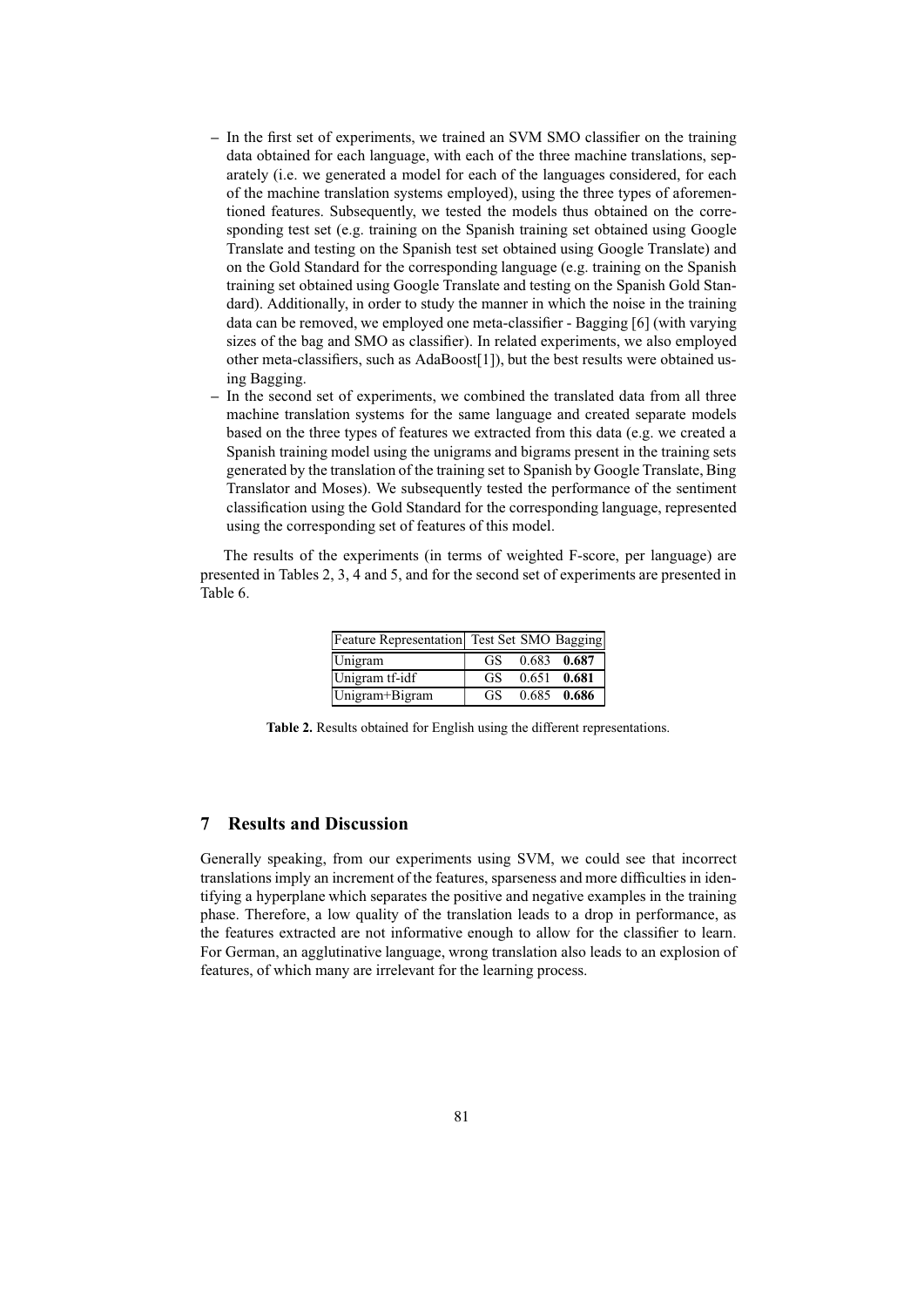| <b>Feature Representation</b> | <b>SMT</b>  |           |       | Test Set SMO AdaBoost M1 Bagging |       | <b>BLEU Score</b> |
|-------------------------------|-------------|-----------|-------|----------------------------------|-------|-------------------|
| Unigram                       |             | GS        | 0.655 | 0.62                             | 0.658 |                   |
|                               | Bing        | Tr        | 0.655 | 0.625                            | 0.666 | 0.227             |
| Unigram                       | Google T.   | GS        | 0.64  | 0.622                            | 0.655 |                   |
|                               |             | Tr        | 0.695 | 0.645                            | 0.693 | 0.209             |
| Unigram                       | Moses       | <b>GS</b> | 0.649 | 0.641                            | 0.675 |                   |
|                               |             | Tr        | 0.666 | 0.654                            | 0.661 | 0.17              |
| Unigram tf-idf                |             | GS        | 0.627 | 0.628                            | 0.64  |                   |
|                               | <b>Bing</b> | Tr        | 0.654 | 0.625                            | 0.673 | 0.227             |
| Unigram tf-idf                | Google T.   | GS        | 0.626 | 0.598                            | 0.643 |                   |
|                               |             | Tr        | 0.667 | 0.627                            | 0.693 | 0.209             |
| Unigram tf-idf                | Moses       | GS        | 0.654 | 0.646                            | 0.659 |                   |
|                               |             | Tr        | 0.664 | 0.66                             | 0.673 | 0.17              |
| Unigram+Bigram                | <b>Bing</b> | GS        | 0.641 | 0.631                            | 0.648 |                   |
|                               |             | Tr        | 0.658 | 0.636                            | 0.662 | 0.227             |
| Unigram+Bigram                |             | GS        | 0.646 | 0.623                            | 0.674 |                   |
|                               | Google T.   | Tr        | 0.687 | 0.645                            | 0.661 | 0.209             |
| Unigram+Bigram                | Moses       | GS        | 0.644 | 0.644                            | 0.676 |                   |
|                               |             | Tr        | 0.667 | 0.667                            | 0.674 | 0.17              |

**Table 3.** Results obtained for German using the different feature representations.

From Tables 2,3, 4 and 5, we can see that there is a small difference between performances of the sentiment analysis system using the English and translated data, respectively. In the worst case, there is a maximum drop of 12 percentages using SMO and 8 percentages using Bagging. Ideally, to better measure this drop we would have had to use gold standard training data for each language. As mentioned in Section 4, the creation of the gold standard is a very difficult and time consuming task. We are considering the manual translation of the training data into French, German and Spanish for the future work. Nonetheless, the scenario considered was aimed at studying the use of MT for SA in the real-life scenario, in which there is no annotated data for the language on which SA is done.

The noise in the data appears from two sources - namely the incorrect translations or the features that are not appropriate. Manual inspection of the results has shown that in case of German, the tf-idf obtains the best results because it removes irrelevant features (words that are mentioned very few times). On the other hand, for languages for which the translation quality is higher - i.e. Spanish and French in our case - we obtained better results when using a combination of unigrams and bigrams. After manually inspecting the data, we noticed that cleaner are the data the most useful is the unigram and bigram representation, as this representation increases the quantity of useful features for training. This is not the case for German, where this representation increases to a higher degree the noise (the number of noisy features).

In the line of the previous consideration, Bagging, by reducing the variance in the estimated models, produces a positive effect on the performance increasing the F-score, as compared to the learning process and features without Bagging. These improve-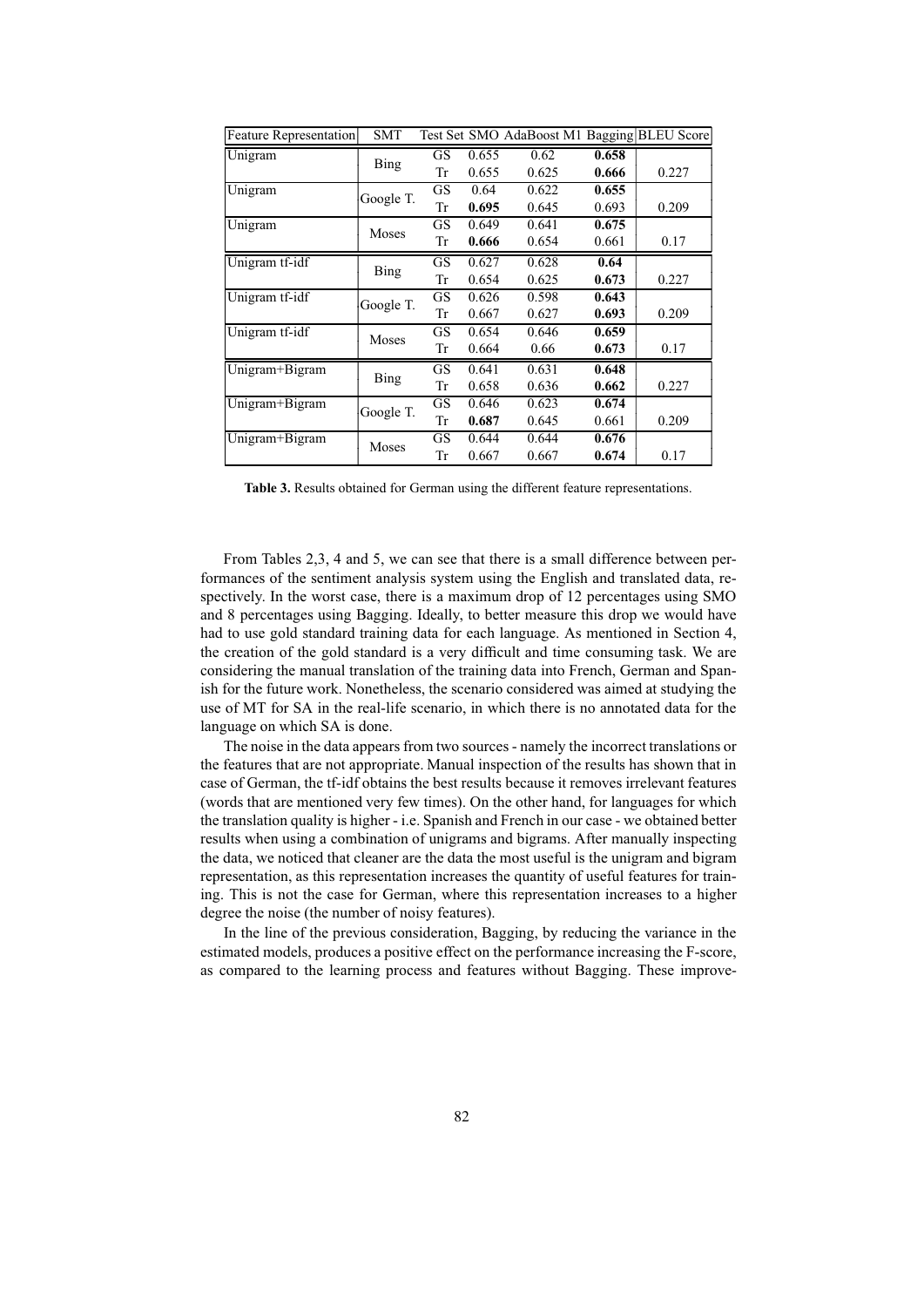| <b>Feature Representation</b> | <b>SMT</b>  |           |       | Test Set SMO AdaBoost M1 Bagging |       | <b>BLEU</b> Score |
|-------------------------------|-------------|-----------|-------|----------------------------------|-------|-------------------|
| Unigram                       |             | GS        | 0.627 | 0.62                             | 0.633 |                   |
|                               | Bing        | Tr        | 0.634 | 0.629                            | 0.618 | 0.316             |
| Unigram                       | Google T.   | GS        | 0.635 | 0.635                            | 0.659 |                   |
|                               |             | Tr        | 0.63  | 0.63                             | 0.665 | 0.341             |
| Unigram                       |             | GS        | 0.644 | 0.644                            | 0.639 |                   |
|                               | Moses       | Tr        | 0.675 | 0.675                            | 0.676 | 0.298             |
| Unigram tf-idf                | <b>Bing</b> | <b>GS</b> | 0.659 | 0.649                            | 0.655 |                   |
|                               |             | Tr        | 0.622 | 0.637                            | 0.646 | 0.316             |
| Unigram tf-idf                | Google T.   | GS        | 0.652 | 0.652                            | 0.673 |                   |
|                               |             | Tr        | 0.624 | 0.624                            | 0.637 | 0.341             |
| Unigram tf-idf                | Moses       | GS        | 0.646 | 0.646                            | 0.66  |                   |
|                               |             | Tr        | 0.677 | 0.677                            | 0.676 | 0.298             |
| Unigram+Bigram                |             | GS        | 0.656 | 0.658                            | 0.646 |                   |
|                               | <b>Bing</b> | Tr        | 0.633 | 0.633                            | 0.633 | 0.316             |
| Unigram+Bigram                | Google T.   | GS        | 0.653 | 0.653                            | 0.665 |                   |
|                               |             | Tr        | 0.636 | 0.667                            | 0.665 | 0.341             |
| Unigram+Bigram                | Moses       | <b>GS</b> | 0.664 | 0.664                            | 0.671 |                   |
|                               |             | Tr        | 0.649 | 0.649                            | 0.663 | 0.298             |

**Table 4.** Results obtained for Spanish using the different feature representations.

ments are larger using the German data, because the poor quality of the its translations increases the variance in the data. For the same reason, Bagging is quite effective when unigrams and bigrams are used to represent low quality translated data. In this work we pair Bagging with SMO, but we are interested in running experiments using weak classifiers such as Naive Bayes or neural networks.

Finally, as expected, the performance of the classification is much higher for data obtained using the same translator than on the Gold Standard. This is true, as the same incorrect translations are repeated in both sets and therefore the learning is not influenced by these mistakes.

Looking at the results in Table 6, we can see that adding all the translated training data together makes the features in the representation more sparse and increases the noise level in the training data, creating harmful effects in terms of classification performance: each classifier loses its discriminative capability. This is not the case when using tf-idf on unigrams, in which case the combination of the data improves the classification, as this type of features deter sparsity in data.

At language level, clearly the results depend on the translation performance. Only for Spanish (for which we have the highest Bleu score), each classifies is able to properly learn from the training data and try to properly assign the test samples. For the other languages, translated data are so noisy that or the classifier is not able to properly learn the correct information for the positive and the negative classes, and this results in the assignment of most of the test points to one class and zero to the other, or there is significant drop in performance, e.g. for the French language, but the classifier is still able to assign the test points to both the classes.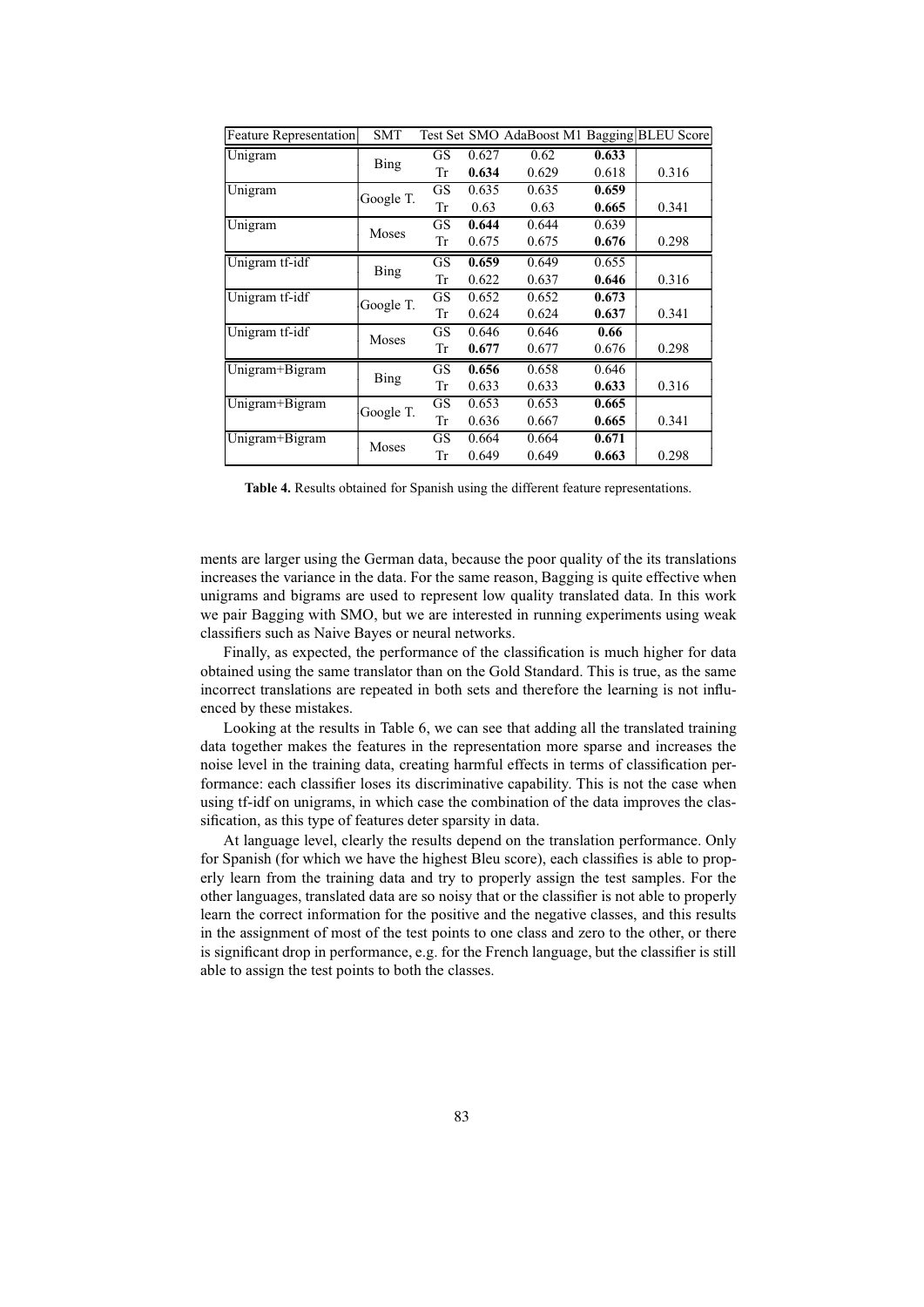| <b>Feature Representation</b> | <b>SMT</b>  |    |       | Test Set SMO AdaBoost M1 Bagging Bleu Score |       |       |
|-------------------------------|-------------|----|-------|---------------------------------------------|-------|-------|
| Unigram                       |             | GS | 0.604 | 0.634                                       | 0.644 |       |
|                               | Bing        | Tr | 0.649 | 0.654                                       | 0.657 | 0.243 |
| Unigram                       | Google T.   | GS | 0.628 | 0.628                                       | 0.638 |       |
|                               |             | Tr | 0.652 | 0.652                                       | 0.679 | 0.274 |
| Unigram                       | Moses       | GS | 0.646 | 0.666                                       | 0.642 |       |
|                               |             | Tr | 0.663 | 0.657                                       | 0.66  | 0.227 |
| Unigram tf-idf                | <b>Bing</b> | GS | 0.646 | 0.641                                       | 0.645 |       |
|                               |             | Tr | 0.652 | 0.661                                       | 0.664 | 0.243 |
| Unigram tf-idf                | Google T.   | GS | 0.635 | 0.635                                       | 0.645 |       |
|                               |             | Tr | 0.672 | 0.672                                       | 0.68  | 0.274 |
| Unigram tf-idf                |             | GS | 0.656 | 0.635                                       | 0.653 |       |
|                               | Moses       | Tr | 0.686 | 0.646                                       | 0.671 | 0.227 |
| Unigram+Bigram                |             | GS | 0.644 | 0.645                                       | 0.664 |       |
|                               | <b>Bing</b> | Tr | 0.644 | 0.649                                       | 0.652 | 0.243 |
| Unigram+Bigram                | Google T.   | GS | 0.64  | 0.64                                        | 0.659 |       |
|                               |             | Tr | 0.652 | 0.652                                       | 0.678 | 0.274 |
| Unigram+Bigram                | Moses       | GS | 0.633 | 0.633                                       | 0.645 |       |
|                               |             | Tr | 0.666 | 0.666                                       | 0.674 | 0.227 |

**Table 5.** Results obtained for French using the different feature representations.

The results confirm the capability of Bagging to reduce the model variance and increase the performance in classification, in particular for the ungrams plus tfidf representation or for the Spanish language. In both the cases, performances are really close (for some configurations even better) to what we obtained using each dataset independently.

## **8 Conclusions and Future Work**

The main objective of this work was to study the manner in which sentiment analysis can be done for languages other than English by employing MT systems and supervised learning. Overall, we could see that MT systems have reached a reasonable level of maturity to produce sufficiently reliable training data for languages other than English. Additionally, for some languages, the quality of the translated data is high enough to obtain performances similar to that for the original data using supervised learning without any subsequent meta-classification for noise reduction. Finally, even in the worst cases, when the quality of the translated data is not very high, the drop in performance is of maximum 12% and it can be improved on using meta-classifiers. From the different feature representations, we could see that wrong translations lead to a large number of features, sparseness and noise in the data points in the classification task. This is especially visible in the boolean representation, which is also more sensitive to noise. Through the different types of features and classifiers, we used showing that using unigrams or tf-idf on unigrams as features, and/or Bagging as a meta-classifier, has a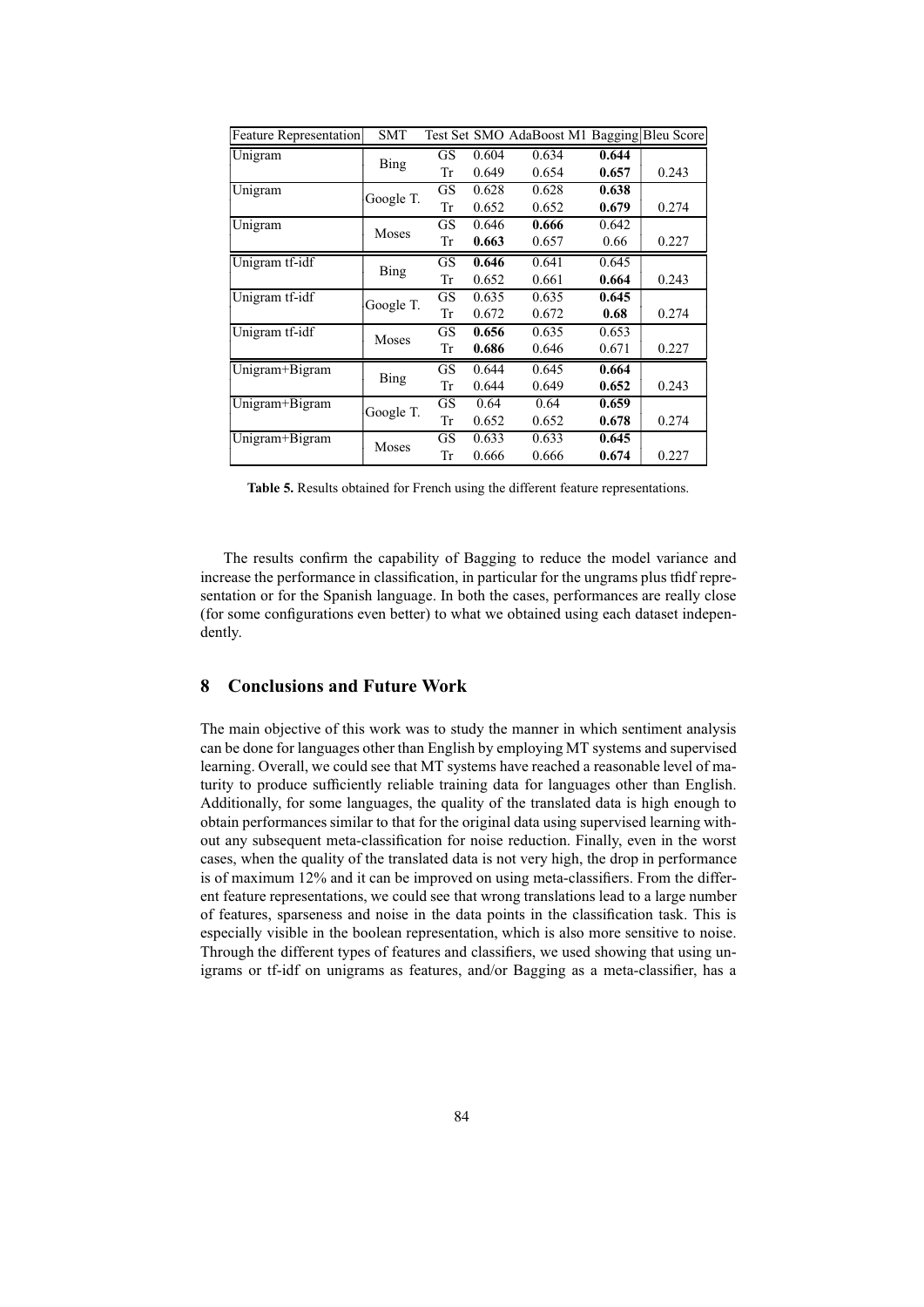|                               | Unigrams |       |                | Unigrams $+$ tfidf |       |                       | Unigrams+Bigrams |                                                                         |          |
|-------------------------------|----------|-------|----------------|--------------------|-------|-----------------------|------------------|-------------------------------------------------------------------------|----------|
| Language                      |          |       |                |                    |       |                       |                  | SMO AdaBoost M1 Bagging SMO AdaBoost M1 Bagging SMO AdaBoost M1 Bagging |          |
| To German 0.565*              |          | 0.563 | $0.563* 0.658$ |                    | 0.64  | $0.665 \quad 0.565^*$ |                  | $0.563*$                                                                | $0.565*$ |
| To Spanish 0.587              |          | 0.599 | 0.598          | 0.657              | 0.646 | 0.666                 | 0.419            | 0.494                                                                   | 0.511    |
| To French $\vert 0.609 \vert$ |          | 0.575 | 0.578          | 0.626              | 0.634 | 0.635                 | 0.25             | 0.255                                                                   | 0.23     |

**Table 6.** For each language, each classifier has been trained merging the translated data coming form different SMT systems, and tested using the Gold Standard. \*Classifier is not able to discriminate between positive and negative classes, and assigns most of the test points to one class, and zero to the other.

positive impact in the results. Furthermore, in case of good translation quality, we noticed that the union of the same training data translated with various systems can help the classifiers to learn different linguistic aspects from the same data.

In future work, we plan to further study methods to improve the classification performance, both by enriching the features employed, as well as extending the use of meta-classifiers to enhance noise reduction. In particular, the first step will be to adding specialized features corresponding to words belonging to sentiment lexica (in conjunction to the types of features we have already employed) and include high level syntax information can reduce the impact of the translation errors. Finally, we plan to employ confidence estimation mechanisms to filter the best translations, which can subsequently be employed more reliably for system training.

## **Acknowledgements**

The authors would like to thank Ivano Azzini, from the BriLeMa Artificial Intelligence Studies, for the advice and support on using meta-classifiers. We would also like to thank the reviewers for their useful comments and suggestions on the paper.

## **References**

- 1. Balahur, A. and Turchi, M. 2012. Multilingual Sentiment Analysis using Machine Translation?. Proceedings of the 3rd Workshop on Computational Approaches to Subjectivity and Sentiment Analysis Workshop, 52 Jeju, Republic of Korea.
- 2. Banea, C., Mihalcea, R., and Wiebe, J. 2008. A bootstrapping method for building subjectivity lexicons for languages with scarce resources. Proceedings of the Conference on Language Resources and Evaluations (LREC 2008), Maraakesh, Marocco.
- 3. Banea, C., Mihalcea, R., Wiebe, J., and Hassan, S. 2008. Multilingual subjectivity analysis using machine translation. Proceedings of the Conference on Empirical Methods in Natural Language Processing (EMNLP 2008), 127-135, Honolulu, Hawaii.
- 4. Banea, C., Mihalcea, R. and Wiebe, J. 2010. Multilingual subjectivity: are more languages better?. Proceedings of the International Conference on Computational Linguistics (COLING 2010), p. 28-36, Beijing, China.
- 5. Boudin, F. and Huet, S. and Torres-Moreno, J.M. and Torres-Moreno, J.M. 2010. A Graphbased Approach to Cross-language Multi-document Summarization. Research journal on Computer science and computer engineering with applications (Polibits), 43:113–118.